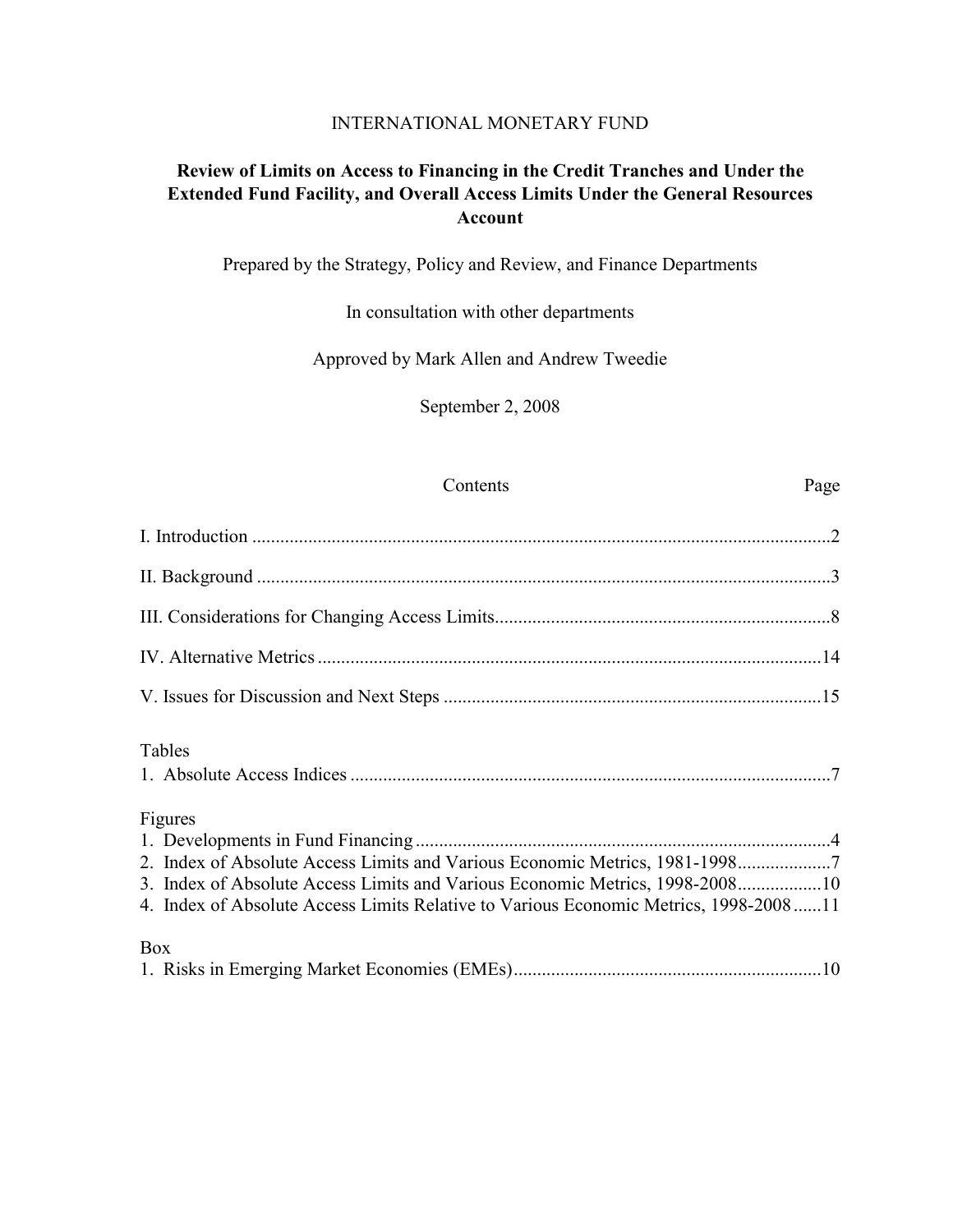### **I. INTRODUCTION\*[1](#page-1-1)**

<span id="page-1-0"></span>1. The Board completed its last review of access policy in February 2008 (*2008 Access Policy Review*). At that time, while some Directors saw the need for an increase in the limits on normal access to Fund resources, most Directors supported maintaining the access limits in the credit tranches and under the Extended Fund Facility (EFF) and the separate overall limits on access to resources in the General Resources Account (GRA) at the present level of 100 percent of quota on an annual basis and 300 percent on a cumulative basis.<sup>[2](#page-1-2)</sup> During the 2008 Spring Meetings, the International Monetary and Financial Committee (IMFC) encouraged the Executive Board to consider raising access limits.<sup>[3](#page-1-3)</sup> In doing so, the IMFC recognized that emerging market and developing countries are not immune to a broadening of the problems in financial markets and looked forward to reviewing progress at its next meeting. A fresh look at access limits is warranted in light of the broader review of the Fund's lending framework which is underway, and to take account of the April 28, 2008 agreement on a second round of ad hoc quota increases under the quota and voice reform.<sup>[4](#page-1-4)</sup>

2. This paper reconsiders an increase in access limits in the credit tranches and under the EFF, and the separate overall or "global" limits on access to resources in the GRA.<sup>[5](#page-1-5)</sup> Other key elements of the lending framework are being reviewed in other papers. A new framework for setting the basic rate of charge was recently discussed, and surcharges on Fund lending will be discussed in a separate report to be issued to the Board shortly. <sup>[6](#page-1-6)</sup> Access policies under the Poverty Reduction and Growth Facility (PRGF) are not discussed here but

<span id="page-1-1"></span><sup>\*</sup> This paper sets out initial options for access limits. The subsequent paper *[GRA Lending Toolkit and](http://www.imf.org/external/np/pp/eng/2009/031309A.pdf)  [Conditionality Reform Proposals](http://www.imf.org/external/np/pp/eng/2009/031309A.pdf)* (03/24/09) identifies specific proposes reforms. Substantial differences between this paper and the subsequent paper are highlighted in the text.

<sup>&</sup>lt;sup>1</sup> This paper was prepared by Wes McGrew, Apinait Amranand (both PDR), Michele Shannon, Michael Pedroni, Claudio Visconti, and Thomas Shuster (all FIN) under the guidance of Alan MacArthur (PDR) and Miguel Savastano (FIN).

<span id="page-1-2"></span><sup>2</sup> *[IMF Executive Board Concludes Review of Access Policy in the Credit Tranches and Under the Extended](http://www.imf.org/external/np/sec/pn/2008/pn0830.htm)  [Fund Facility and the Poverty Reduction and Growth Facility, and Exceptional Access Policy](http://www.imf.org/external/np/sec/pn/2008/pn0830.htm)*, March 7, 2008. Most Directors agreed that the next review of access policy would take place by 2013, as scheduled, or earlier if suggested by the circumstances. In this regard, Directors noted that access policy is linked to broader Fund policy issues such as charges and maturities, including surcharges, quotas and voice reform, and the possible establishment of a new liquidity instrument.

<span id="page-1-3"></span><sup>3</sup> *[Communiqué of the International Monetary and Financial Committee of the Board of Governors of the](http://www.imf.org/external/np/cm/2008/041208.htm)  [International Monetary Fund](http://www.imf.org/external/np/cm/2008/041208.htm)*, April 12, 2008.

<span id="page-1-4"></span><sup>4</sup> *[Report of the Managing Director to the International Monetary and Finance Committee on IMF Quota and](http://www.imf.org/external/pp/longres.aspx?id=4242)  [Voice Reform](http://www.imf.org/external/pp/longres.aspx?id=4242)*, April 8, 2008.

<span id="page-1-5"></span> $<sup>5</sup>$  A change in access limits requires a majority of the votes cast.</sup>

<span id="page-1-6"></span><sup>6</sup> See *[IMF Executive Board Reviews Fund's Income Position and Sets Lending Rate for FY2009](http://www.imf.org/external/np/sec/pr/2008/pr08160.htm)*, July 3, 2008.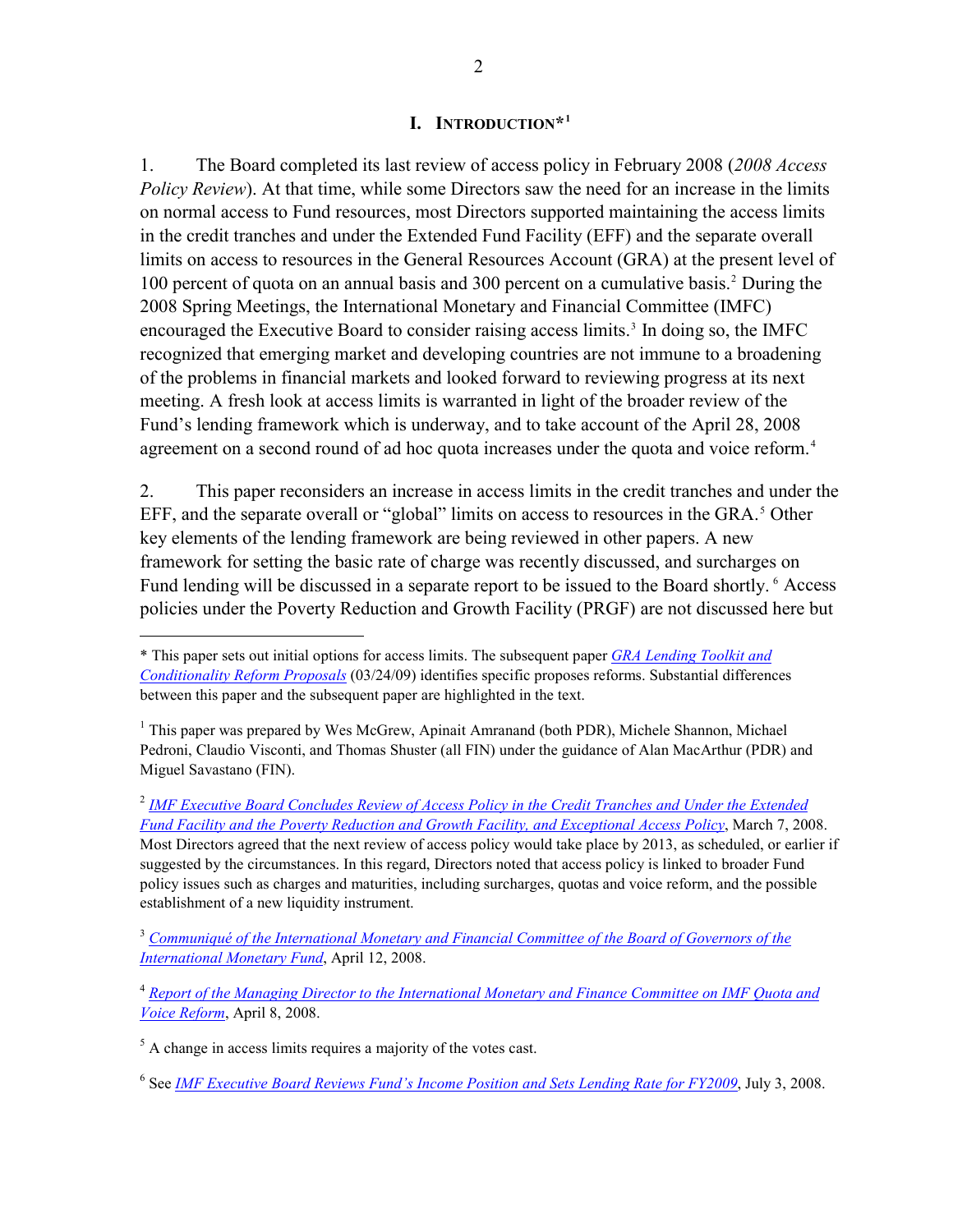<span id="page-2-0"></span>could be revisited if warranted and if a broader revision of low-income facilities is undertaken. Access under the Exogenous Shocks Facility (ESF) will be considered shortly, in the context of the broader ESF reforms that have been proposed.<sup>7</sup> The rest of the paper is organized as follows. Section II contains background on recent trends in access and discusses the underlying rationale for annual and cumulative access limits. Section III presents considerations relevant to a possible increase in access limits and makes a proposal for such an increase. It also discusses the likely impact of an increase of limits on the Fund's liquidity. Section IV reviews earlier discussions on the use of metrics other than quota for determining access. Section V contains issues for discussion and next steps.

## **II. BACKGROUND**

## *Trends in use of Fund general resources*

3. Recent years have seen a decline in the number and size of Stand-by and Extended Arrangements (as described in *2008 Access Policy Review*). On average, four arrangements per year with an average access level of 30 percent of quota were approved in 2005–07, compared to 13 arrangements per year and average access of 40 percent during 1995–2004 (Figure 1). Signaling has been an important objective, as most arrangements approved since 2005 have been treated by members as precautionary. Two exceptional access arrangements were approved in 2005 (Uruguay and Turkey), none in 2006–2007, and one (for Liberia) in March 200[8](#page-2-1).<sup>8</sup> The low access levels of recent years reflect favorable global financial conditions as well as stronger policies, improved domestic and external debt profiles, higher foreign exchange reserves, and stronger current account balances in many emerging market and developing countries (EMDCs), the primary users of GRA resources.

4. It is difficult to predict future demand for Fund general resources. Although recent studies suggest demand for Fund resources is likely to stay low for some years (see *2008 Access Policy Review*), the ability of models to predict demand is very limited. Recent disruptions in global credit markets and higher commodity prices have increased downside risks for the global economy.

<sup>7</sup> *[IMF Reforms Exogenous Shocks Facility](http://www.imf.org/external/np/sec/pn/2008/pn08130.htm)*, October 8, 2008.

<span id="page-2-1"></span> $8$  The Fund arrangement for Liberia under the PRGF was combined with 265 percent of quota in frontloaded financing under the EFF to allow for the repayment of a bridging loan that had been used to settle arrears to the Fund (see *[IMF Executive Board Fully Restores Liberia's IMF Status, Approves Financial Support Amounting to](http://www.imf.org/external/np/sec/pr/2008/pr0852.htm)  [US\\$952 Million and HIPC Decision Point Designation](http://www.imf.org/external/np/sec/pr/2008/pr0852.htm)*, March 14, 2008).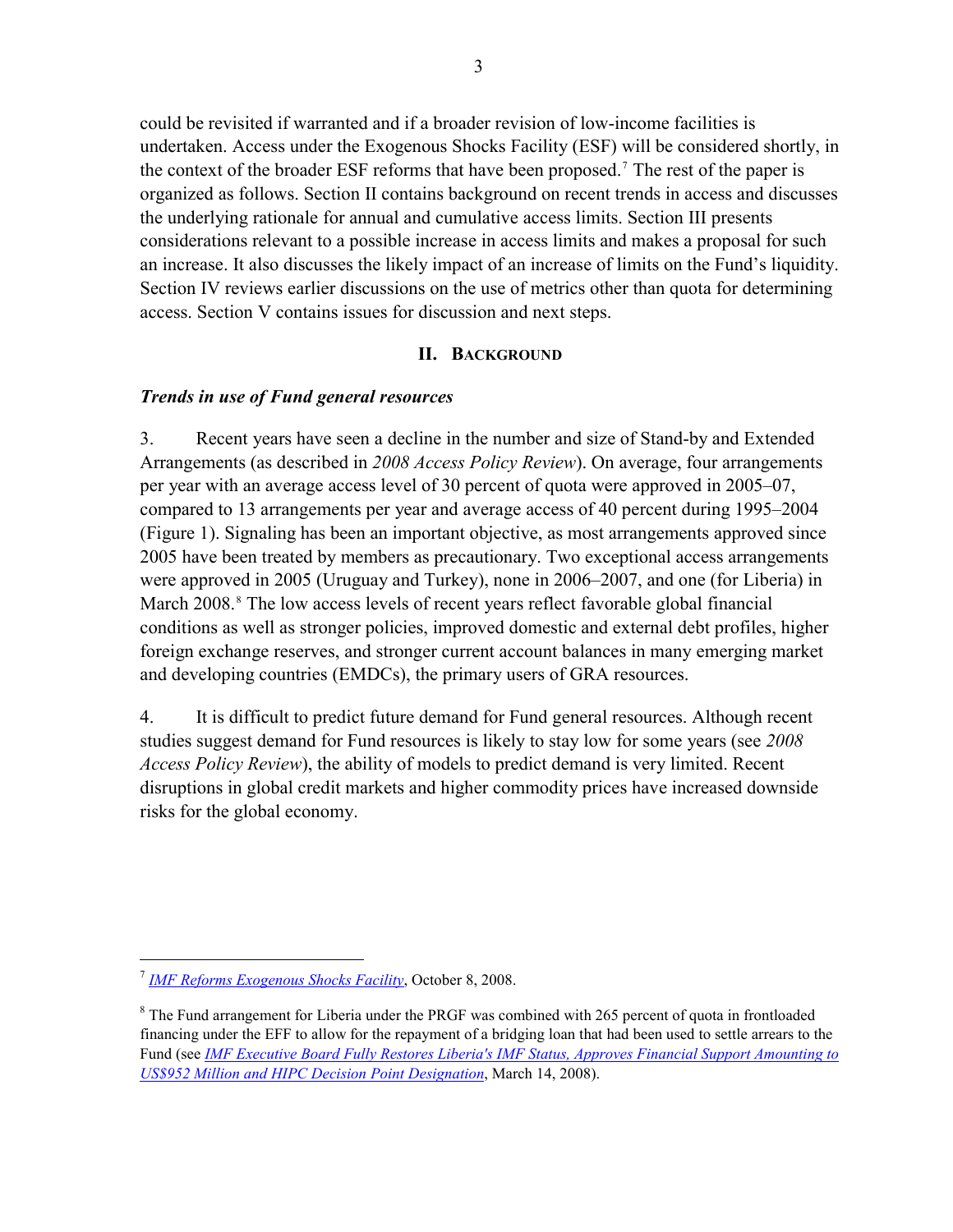

Figure 1. Developments in Fund Financing, 1980-2007 (Stand-by and Extended Arrangements)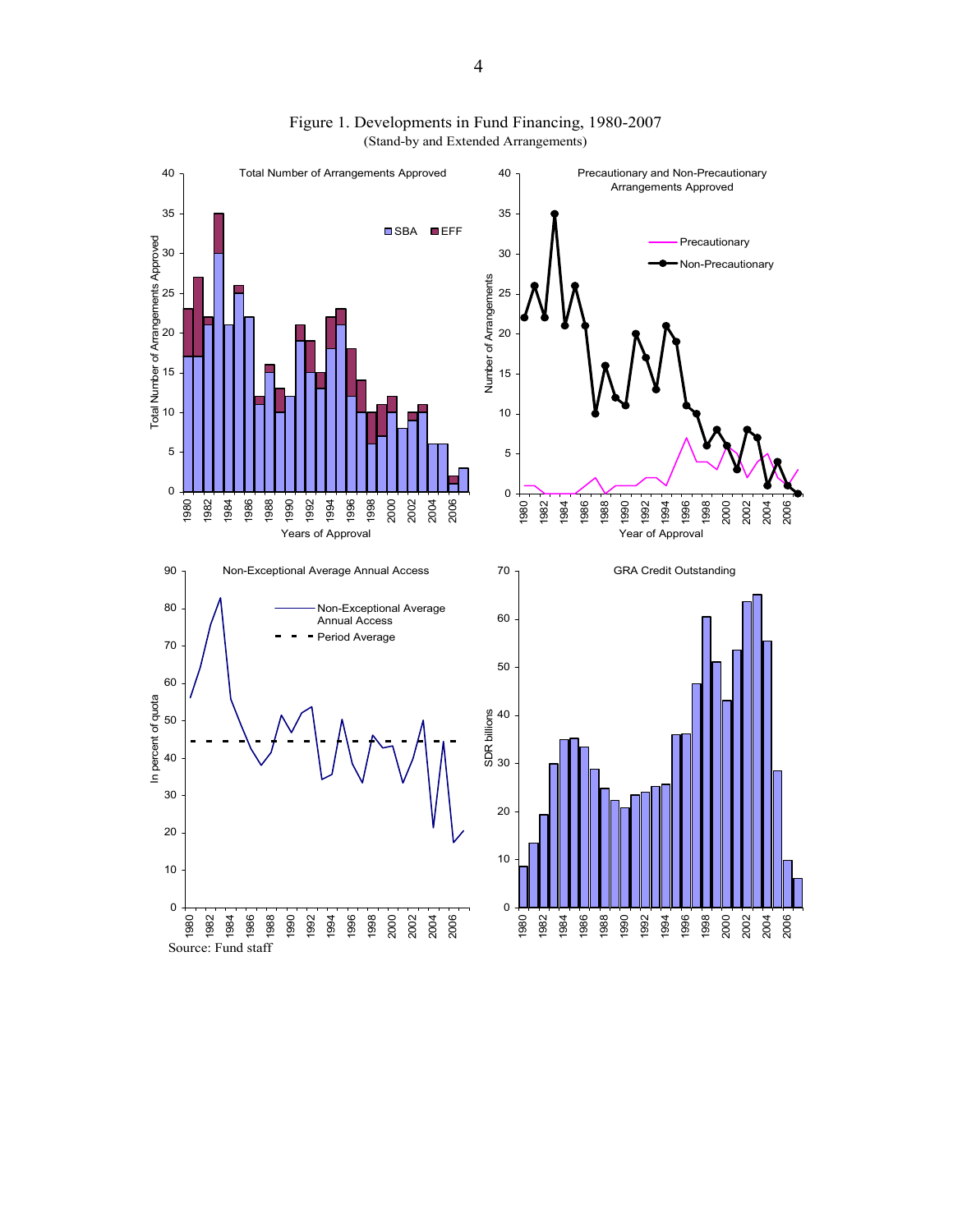### *Purposes of access limits*

 $\overline{a}$ 

5. Access limits are intended to balance the need to provide members with confidence regarding the scale of possible Fund financing with the need to preserve Fund liquidity and the revolving character of Fund resources.<sup>[9](#page-4-0)</sup> The limits on annual access should give confidence to members about the degree of financial support the Fund is normally prepared to provide over a 12-month period, while ensuring that members do not rely excessively on the Fund but also draw on other sources of financing and adopt appropriate adjustment measures. The annual limits also reduce the risk that members exhaust their potential access to the Fund more rapidly than would be warranted by the nature and size of balance of payments needs. The cumulative access limits help ensure that the Fund's resources are not exhausted, so that borrowers need not be treated on a "first-come-first-served" basis. The access limits also reduce the risk that members become unable to repay the Fund, thereby safeguarding Fund resources. Access limits are part of a broader framework to preserve the revolving nature of Fund resources, which includes phasing, conditionality, charges and surcharges, and the policy on repurchases.<sup>[10](#page-4-1)</sup>

6. Access limits also set the threshold for triggering the application of the Fund's exceptional access policies. Arrangements with financing that exceeds the access limits are subject to early Board consultations on program negotiations, assessment of four substantive criteria, a higher burden of proof in program documentation, an assessment of financial risks to the Fund arising from the proposed access, an *ex post* evaluation within one year of the end of the program, explicit discussions of exit strategies and discussions of alternative forecast scenarios. [11](#page-4-2) The closer scrutiny by the Board under the exceptional access procedural framework reflects the consequential nature of these decisions for the countries, the international financial system and the Fund. Moreover, capital account crises can move rapidly, requiring the Board to make decisions in a short timeframe. At the same time, the

<span id="page-4-0"></span><sup>9</sup> The purpose of access limits is discussed in *[Review of Access Policy in the Credit Tranches and Under the](http://www.imf.org/external/np/tre/access/2001/080801.htm)  [Extended Fund Facility](http://www.imf.org/external/np/tre/access/2001/080801.htm)*, August 8, 2001.

<span id="page-4-1"></span><sup>&</sup>lt;sup>10</sup> Surcharges on high levels of outstanding credit are not formally linked to access limits. The surcharge on credit outstanding under Stand-by Arrangements and the Extended Fund Facility is 100 basis points above the rate of charge for credit over 200 percent of quota and 200 basis points above the rate of charge for credit over 300 percent of quota. Under the SRF, which is not subject to access limits, a time-based surcharge of 300 basis points is applied, increasing by 50 basis points after one year and every six months thereafter up to 500 basis points. As noted, a separate paper on charges and maturities will be presented for Board consideration shortly.

<span id="page-4-2"></span> $11$  In capital account cases, the exceptional access framework requires that the four substantive criteria be met, while in non-capital account cases, the framework does not require that the four substantive criteria be met. In the latter cases, requests for exceptional access need to be justified in light of the four substantive criteria. See *2008 Access Policy Review*.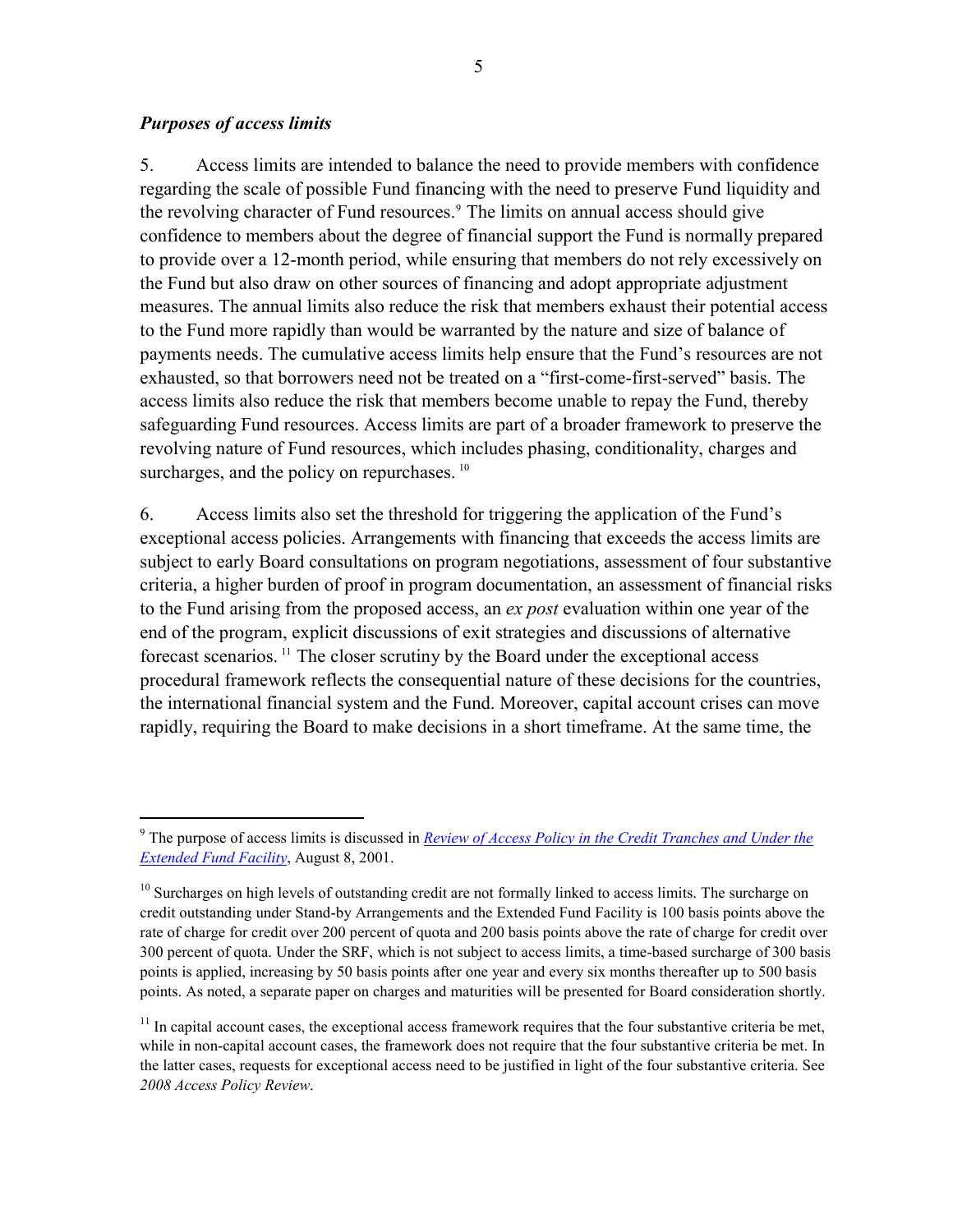analytical basis of policy prescriptions and for access decisions is more complex and subject to a greater margin of error in capital-account crises than in current-account crises.<sup>12</sup>

7. Access in individual cases is guided by the member's actual or potential need for Fund financing and its capacity to repay the Fund, including the strength of the member's adjustment effort, the amount of its outstanding use of Fund resources, and its record of such use in the past.

# *A brief history*

 $\overline{a}$ 

8. Access limits have existed since the creation of the Fund, but have varied over time. Their evolution reflects the changing needs of members and changing size of Fund resources.[13](#page-5-0)

- During the Fund's first three decades, access limits were maintained at their original levels under the Articles (25 percent of quota on an annual basis and 100 percent on a cumulative basis), while the expansion of Fund quotas did not keep pace with growth of the global economy. As a result, "absolute access limits," or the amount in SDRs that a member can borrow under the access limits (i.e., access limits in percent of quota multiplied by the SDR value of members' quotas) fell substantially relative to the global economy. For example, quotas as a share of world trade fell to about 20 percent of its 1946 level by the mid-1970s. Beginning in the 1950s, access limits were regularly exceeded in Fund arrangements. In the mid-1970s, the structure of access limits was adjusted and the level increased, but they continued to be exceeded in practice.
- Beginning in the 1980s, access limits were adhered to more rigorously, with only occasional and mostly technical exceptions through the mid-1990s.[14](#page-5-1) Quotas were increased substantially under two general reviews during this period, while both annual and cumulative access limits were gradually reduced (Table 1). Overall, absolute access limits remained above their 1981 level, but grew more slowly than global GDP and trade into the mid-1990s (Figure 2).

<sup>12</sup> See *[Access Policy in Capital Account Crises](http://www.imf.org/external/np/tre/access/2003/072902.htm)*, July 29, 2002.

<span id="page-5-0"></span><sup>13</sup> For a history of access limits, see *[Review of Access Policy in the Credit Tranches and Under the Extended](http://www.imf.org/external/np/tre/access/2001/080901.htm)  [Fund Facility—Background Paper](http://www.imf.org/external/np/tre/access/2001/080901.htm)*, August 9, 2001.

<span id="page-5-1"></span><sup>&</sup>lt;sup>14</sup> During the 1980s, the Fund adopted a complex system of annual, triennial, and cumulative access limits, as well as dual limits. In 1992, following the Ninth Review, the system was simplified to comprise only one annual and one cumulative limit.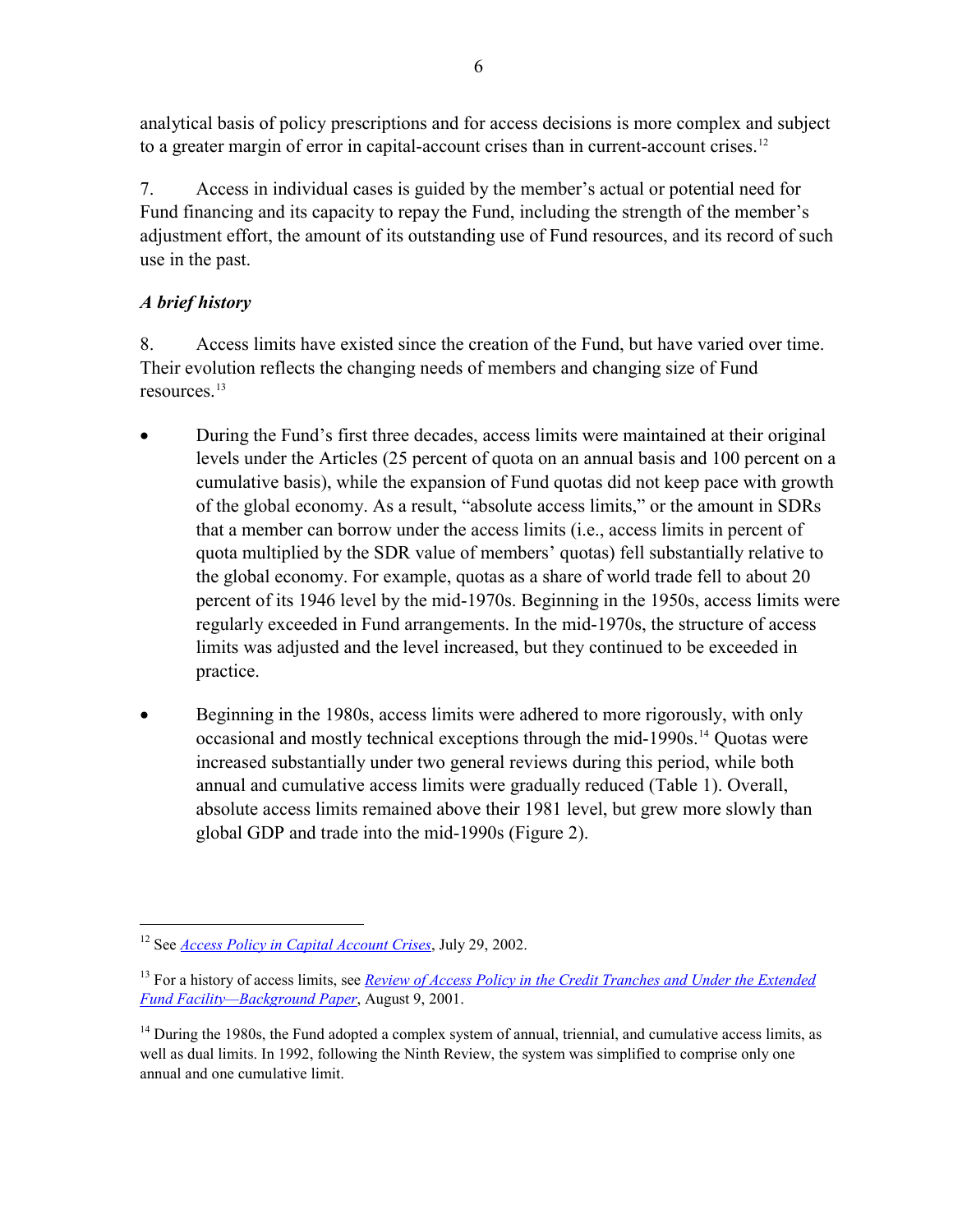| Period                                        | Agreed<br>Size of<br>the Fund 1/<br>(SDR billion) |          | Annual<br>Access Limit<br>(percent of quota) |                | Annual<br>Absolute<br>Access Index<br>$(1998=100)$ | Cumulative<br>Access Limit<br>(percent of quota) |                | Cumulative<br>Absolute<br>Access Index<br>$(1998=100)$ |
|-----------------------------------------------|---------------------------------------------------|----------|----------------------------------------------|----------------|----------------------------------------------------|--------------------------------------------------|----------------|--------------------------------------------------------|
| 1981-83<br>1984<br>1985<br>1986-91<br>1992-93 | 58.6<br>90.0<br>90.0<br>90.0<br>135.2             | 2l<br>4/ | 150<br>125<br>115<br>110<br>68               | 3/<br>3/<br>3/ | 41.5<br>53.1<br>48.8<br>46.7<br>43.4               | 600<br>500<br>450<br>440<br>300                  | 3/<br>3/<br>3/ | 55.3<br>70.7<br>63.7<br>62.3<br>63.8                   |
| 1994-97<br>1998-2005<br>2006-07<br>2008       | 135.2<br>212.0<br>217.6<br>238.3                  | 5/<br>6/ | 100<br>100<br>100<br>100                     |                | 63.8<br>100.0<br>102.6<br>112.4                    | 300<br>300<br>300<br>300                         |                | 63.8<br>100.0<br>102.6<br>112.4                        |

| Table 1. Absolute Access Indices: 1981-2008                  |  |
|--------------------------------------------------------------|--|
| Absolute Access = Access Limits multiplied by Quotas in SDRs |  |

Source: Finance Department.

1/ Approved quotas under the last general review where an increase was agreed, unless otherwise stated. 2/ Seventh General Review totals. Eighth Review increases, agreed in 1983, are applied in 1984, when limits were reduced.

3/ A system of dual limits was in place during this period. Table shows upper limit.

4/ Eighth General Review totals for full period. While quota increases under the Ninth Review were agreed in 1990, they did not become effective until 1992.

5/ Includes China's 2001 ad hoc increase and those for China, Mexico, Korea, and Turkey under Resolution 61-5. Also includes Montenegro, which became a member in January 2007.

6/ Includes ad hoc quota increases approved under Resolution 63-2.



#### Figure 2. Index of Absolute Access Limits and Various Economic Metrics

Source: Fund Staff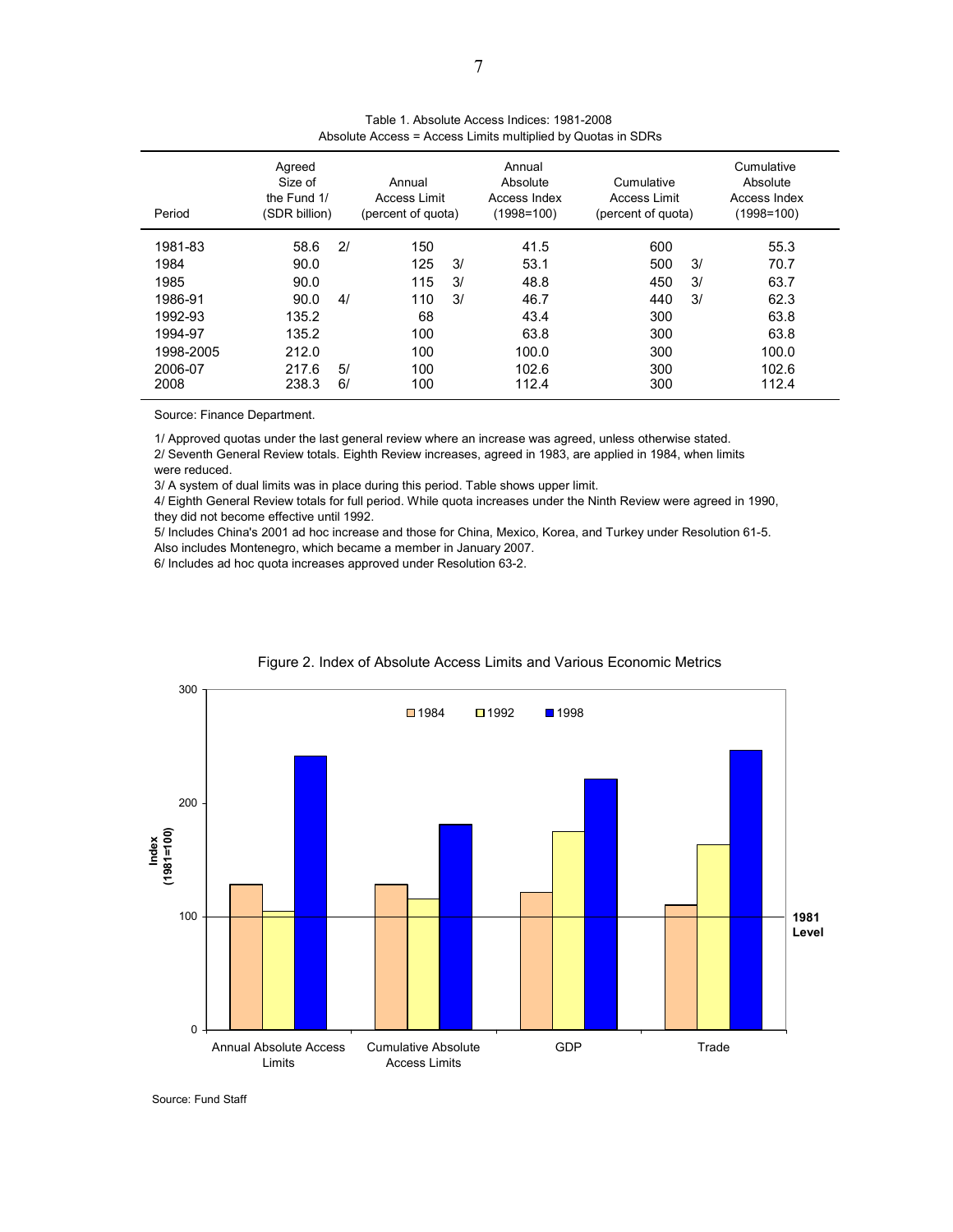- <span id="page-7-0"></span>• In 1998, quotas were increased by 45 percent under the Eleventh General Review. Access limits were maintained at their existing levels, thereby providing for a parallel increase in absolute access limits.[15](#page-7-1) As a result, annual absolute access limits were restored to levels roughly in line with those in the early 1980s relative to global GDP and global trade. Cumulative absolute access limits, however, remained about 20 percent below their 1981 level in relation to global GDP and 25 percent lower in relation to global trade (Figure 2).<sup>[16](#page-7-2)</sup>
- In the last decade, access limits have remained constant in percent of quota, while quota increases have not kept pace with growth in the global economy (see Figure 3 below). As a result, absolute access limits have decreased significantly as a percent of global trade as well as relative to other key economic metrics. These issues are discussed in detail in Section III.

## **III. CONSIDERATIONS FOR CHANGING ACCESS LIMITS**

## *Potential Increase in Access Limits*

 $\overline{a}$ 

9. The *2008 Access Policy Review* noted that a number of arguments could be made in support of maintaining the present access limits:

- The quota and voice reforms were likely to result in quota increases for many of the Fund's most dynamic members, but the size and distribution of the increases were not known at the time.
- Recent Fund arrangements have been clustered at two extremes—low access in arrangements intended mostly for signaling, and exceptional access for capital account crises. In light of strengthened policies, reduced vulnerabilities, and ample access to private financing in emerging market and developing countries (EMDCs), demand for GRA resources may stay concentrated at the two extremes.
- The exceptional access framework, which guides decisions on financing when members' needs exceed the normal access limits, provides flexibility for access above the normal limits when circumstances warrant, and has allowed 26 cases of

<span id="page-7-1"></span><sup>&</sup>lt;sup>15</sup> The current access limits in the credit tranches and under the EFF were established in 1994. The current overall or "global" limits on access to GRA resources were established in 2002 (and incorporated into *[Decision](http://www.imf.org/external/pubs/ft/sd/index.asp?decision=13462-(05/32))  [No. 13462-\(05/32\)](http://www.imf.org/external/pubs/ft/sd/index.asp?decision=13462-(05/32))*, adopted April 1, 2005).

<span id="page-7-2"></span><sup>&</sup>lt;sup>16</sup> GDP is defined as nominal GDP at market rates; trade is defined as exports plus imports of goods and services; capital flows (discussed below) are measured as the sum of foreign direct investment in the reporting economy, portfolio investment liabilities, and other investment liabilities. All data are from the April 2008 World Economic Outlook for the current membership, converted to SDRs, and based on centered three-year averages, including projections for 2008 and 2009.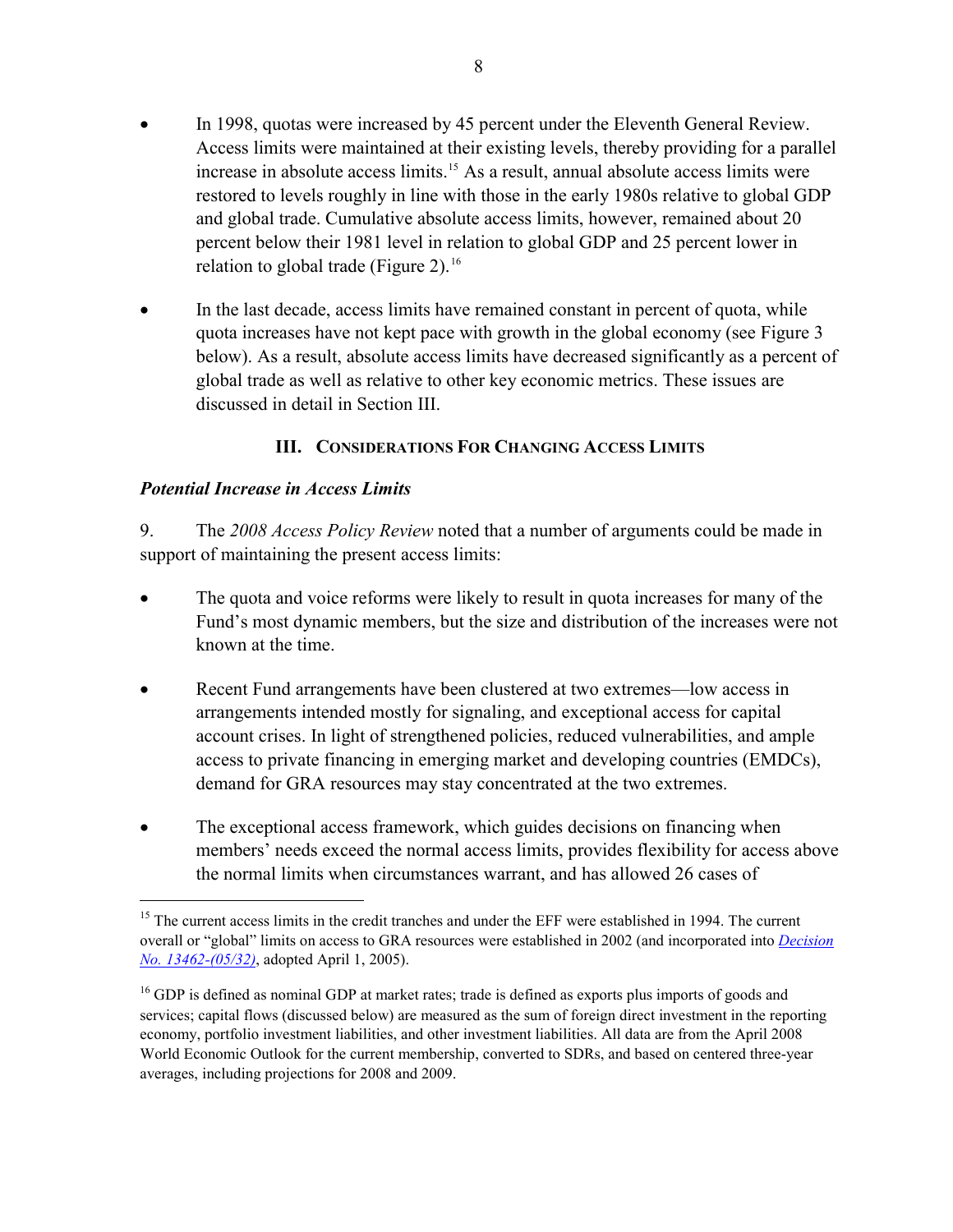exceptional access since 1995, with available access reaching as high as 1900 percent of quota. In practice, exceptional access decisions on the level of Fund support are driven by members' needs, their adjustment strategy, the availability of financing from other sources, and Fund liquidity. As noted earlier, however, the access limits do set an important threshold beyond which access decisions are subject to greater scrutiny.

10. Nonetheless, the *2008 Access Policy Review* also discussed several considerations that would support increasing access limits. Most importantly, when measured against economic magnitudes that are related to potential need and capacity to repay, absolute access within the existing limits has declined significantly, in particular in the decade since the last general quota increase under the  $11<sup>th</sup>$  General Review in 1998 (Figure 3).<sup>[17](#page-8-0)</sup> <sup>[18](#page-8-1)</sup> As such, access limits could be increased—even if not proportionately—to help ensure that normal access provided by the Fund remains relevant to members' potential needs. Moreover, the substantial financial deepening within EMDCs in recent years may tend to amplify the potential balance of payments pressures associated with a loss of confidence. More generally, projections of future demand are subject to risks, which may have been aggravated by the persistence of global financial pressures and the recent surge in oil and food prices (Box 1).

<span id="page-8-0"></span><sup>&</sup>lt;sup>17</sup> The Fund's satisfactory liquidity position was key to the recommendation in both the  $12<sup>th</sup>$  and  $13<sup>th</sup>$  General Quota Reviews to maintain quotas at existing levels. These decisions did not reflect an assessment that the potential needs of individual members facing balance of payments pressures had declined relative to the global economy.

<span id="page-8-1"></span> $18$  1998 is used as a base to take account of the last general quota increase under the  $11^{th}$  Review, which as noted above restored absolute access limits close to levels prevailing in the early 1980s relative to GDP and trade. Access relative to capital flows is also considered for the period 1998-2008, given their increased relevance to members' potential needs. While it is clear that the growth of capital flows has substantially exceeded that of absolute access, the broad measure used here (financial account inflows) should be viewed as indicative given the range of options for measuring such flows, year-to-year variations (including low base period effects for EMDCs), and the fact that these increases are, in part, the counterpart to rapid reserve accumulation by some emerging market members.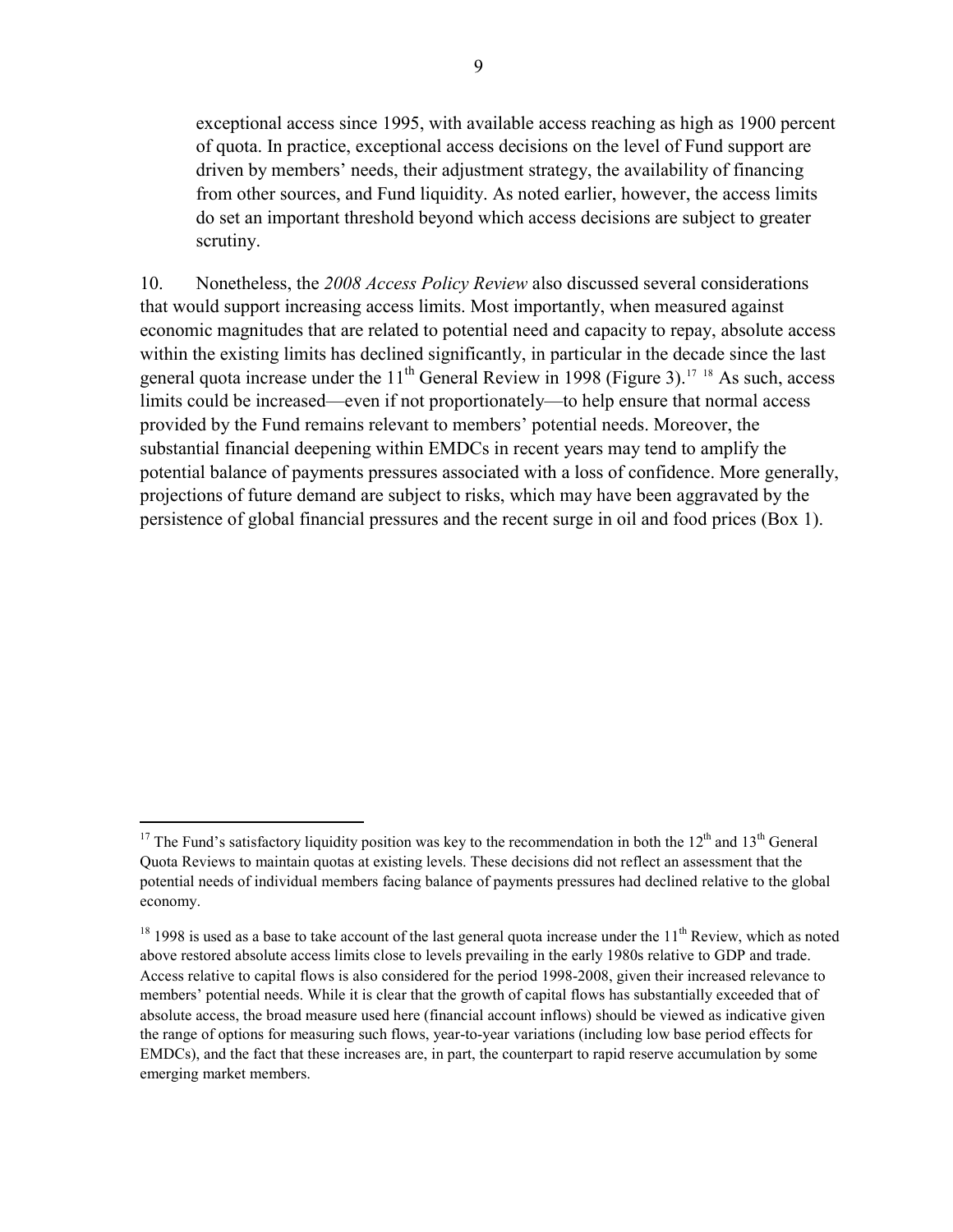

Figure 3. Index of Absolute Access Limits and Various Economic Metrics 2008

### **Box 1. Risks in Emerging Market Economies (EMEs)**

Recent economic and financial developments, including prolonged credit market turbulence and the surge in oil and other commodity prices, increase the uncertainty about future demand for Fund financial support. A recent staff paper on macro-financial and cross-border risks for emerging market economies explores changes in the economic and financial landscape that may affect prospects for future financial crises in EMEs. It points to stronger EME policy frameworks, high levels of international reserves, and structural changes that expand the availability of capital flows to EMEs. These factors will likely work in the direction of keeping EME demand for Fund resources low. However, the paper also identifies risks that could translate into demand for Fund resources, including:

- Private capital flows to EMEs have risen to record levels, which raises their exposure to disruptions in global financial markets.
- The strengthening of overall policy frameworks and foreign reserve positions in EMEs have been distributed unevenly. Current account deficits and external financing requirements have widened sharply in some EMEs, particularly in Eastern Europe. Many EMEs (including in Eastern Europe) have experienced very rapid growth of bank credit to the private sector, which has historically been associated with higher risk of banking sector distress. Much of this has been financed externally with a large share denominated in foreign currency, creating significant currency mismatches on household and corporate balance sheets.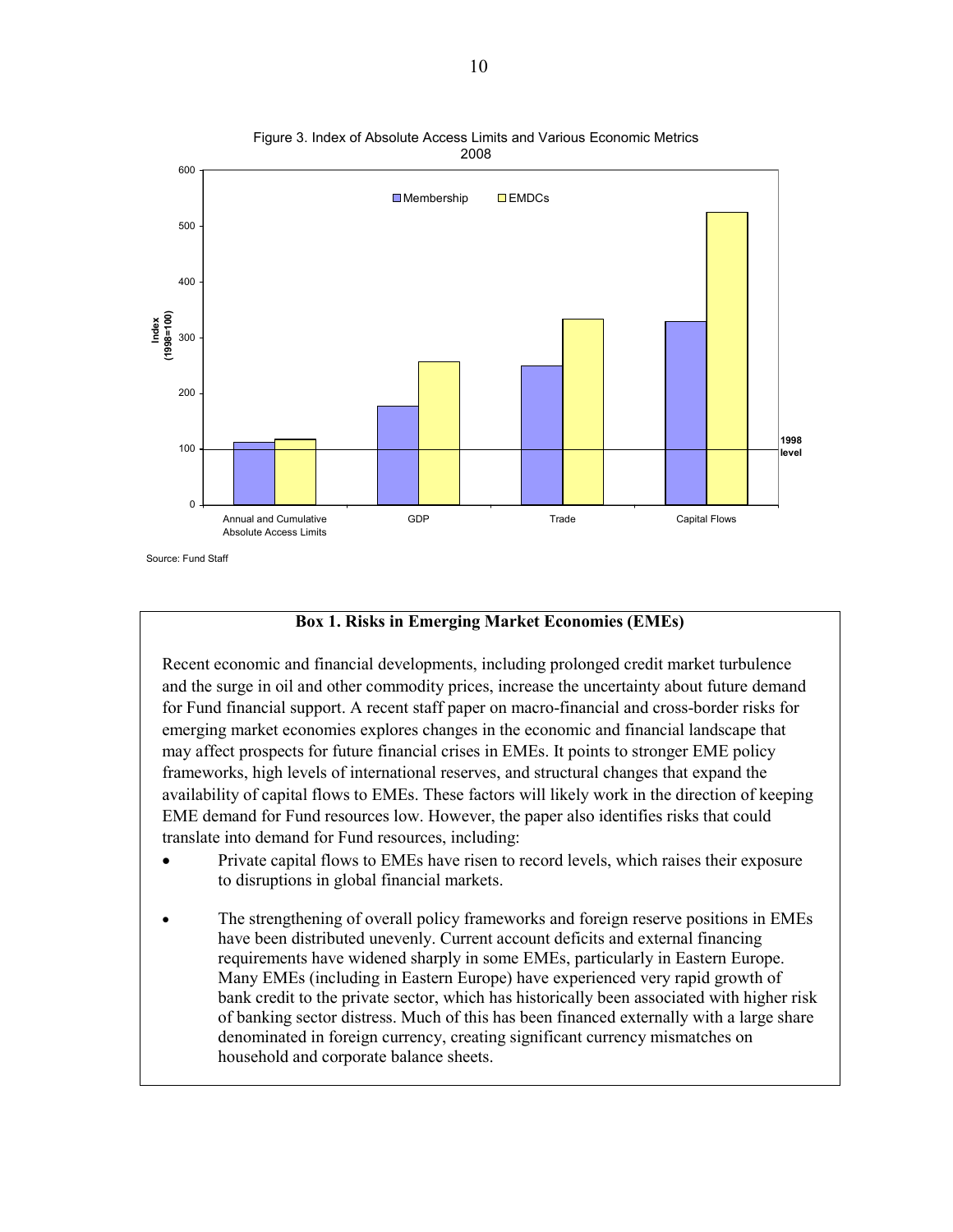11. The recent agreement on quotas and voice increases potential borrowing within the access limits for members receiving ad hoc increases, in some cases by a substantial degree. However, given that quota increases were limited to under-represented countries, many members were not eligible for increases under the reform. As such, the reform mitigates the decline in absolute access limits relative to economic measures, but only to a degree (Figure 4).

- The agreement on ad hoc quota increases for 54 members will raise nominal quotas by 11.5 percent in total, with an equivalent increase in the scale of absolute access limits, as noted above.
- Ad hoc increases for EMDCs comprised about 50 percent of the overall increase, with thirty-nine individual EMDCs receiving nominal increases of between 12 and 106 percent. EMDC gainers as a group received an increase of about 40 percent. As a result, absolute access limits for this group rose substantially relative to key economic metrics. Nonetheless, even for this group, the ratio of quotas to the metrics remained well below 1998 levels.



Figure 4. Index of Absolute Access Limits Relative to Various Economic Metrics 2008

Source: Fund Staff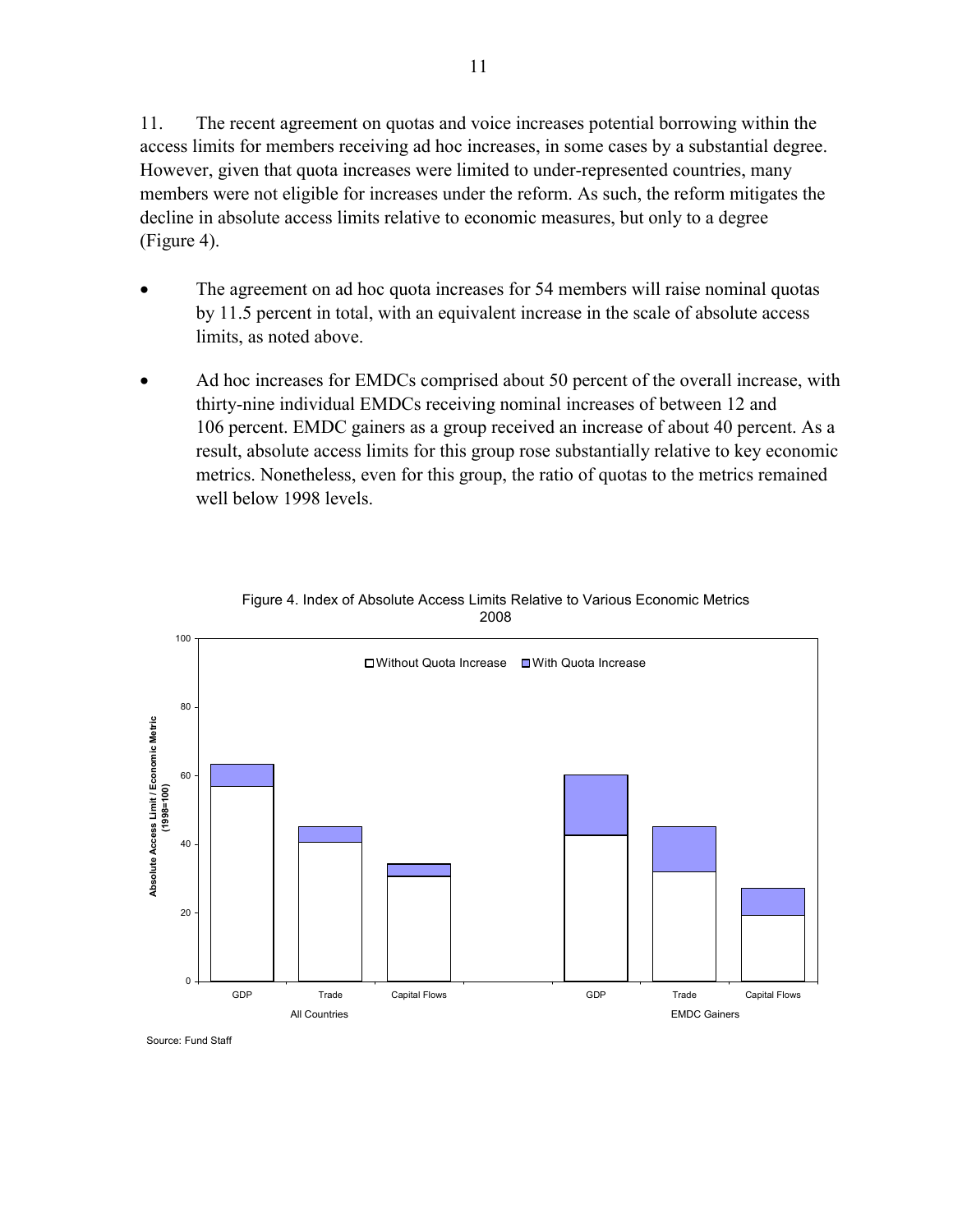12. In considering an increase in access limits, several key issues should be taken into account.

- *Level of Access of Fund Arrangements.* The effects of raising access limits on the size of future Fund arrangements are uncertain. As a general principle, access levels in individual cases will continue to be guided by case-specific considerations related to the member's needs for financing, its capacity to repay, the amount of its outstanding use of Fund resources and the record of such use in the past. As long as the factors behind relatively low demand for Fund financing in recent years (including stronger policies and increased availability of private financing) persist, little effect is likely. However, in the event that larger financing needs arise, and subject to members' capacity to repay, levels of access higher than the 30-40 percent average of recent years may turn out to be appropriate.
- *Exceptional access framework.* Raising access limits would prevent the application of the exceptional access framework at levels that are progressively lower (i.e., less "exceptional") relative to the world economy. Without such an increase, what is in essence normal access for many members would increasingly be treated through application of the exceptional access framework (assuming that quotas remain unchanged).
- *Liquidity*. The Fund's liquidity position does not present a constraint to a moderate increase in access limits at the present time. In the paper on most recent review of the Fund's liquidity position in April, staff concluded that the resources of the Fund are satisfactory.<sup>[19](#page-11-0)</sup> The one-year forward commitment capacity (FCC) remains at historically high levels (SDR 127.7 billion at end-July). The review cautioned, however, that demand for Fund resources could change quickly in light of the increased risks associated with the global economic outlook. The introduction of a new liquidity instrument could also affect the FCC. As such, liquidity should continue to be monitored closely.

13. On balance, staff sees merit to an increase in access limits. Compared with the situation in February, there is now clarity on the quota increases under the quota and voice reform, and it is also clear that, for most members, these will not prevent a further erosion in the size of absolute access relative to key economic indicators. As such, an increase could be justified to ensure that the access limits remain relevant to members' needs and signal that the Fund is prepared to respond to the worsening global outlook.

<span id="page-11-0"></span><sup>&</sup>lt;sup>19</sup> These issues are also reviewed in *The Thirteenth General Review of Quotas—Assessing the Adequacy of [Fund Resources](http://www.imf.org/external/np/pp/2007/eng/112707a.pdf)*, November 27, 2007 and the *2008 Access Policy Review*.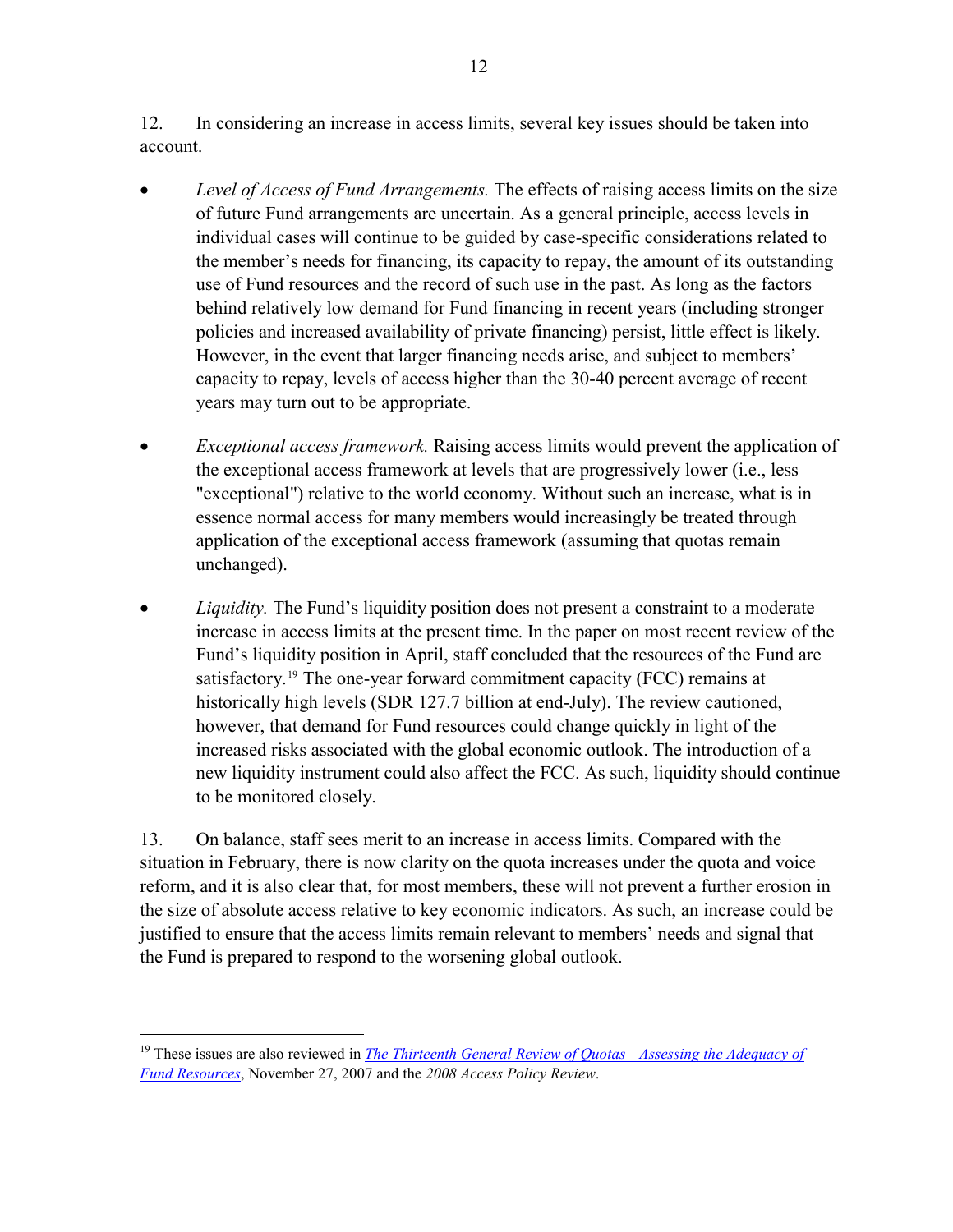### *Level of Access Limits*

14. If there is support for an increase in access limits, Directors would need to consider the appropriate scale of the increase. In doing so, it would be important to take into account the full balance of considerations described above, providing members with appropriate comfort regarding the availability of Fund resources while also ensuring that the new limits remain consistent with the Fund's liquidity and safeguards on the Fund's resources.

15. A useful starting point for determining the appropriate scale of any increase would be the decline in members' absolute access (taking into account the recent quota reform) relative to key global metrics. The first text

| Access Limits Needed to Restore Absolute Access    |        |            |  |  |  |
|----------------------------------------------------|--------|------------|--|--|--|
| Limits to 1998 Levels Relative to Economic Metrics |        |            |  |  |  |
|                                                    | Annual | Cumulative |  |  |  |
| Metric                                             | Limit  | Limit      |  |  |  |
| GDP                                                | 158    | 473        |  |  |  |
| Trade                                              | 221    | 663        |  |  |  |
| Capital Inflows                                    | 292    | 877        |  |  |  |

Source: Fund Staff

table presents the access limits that would be needed to restore annual and cumulative absolute access limits to their 1998 levels relative to GDP, trade and capital flows. The

second text table shows the effects of three possible percentage increases in access limits (50, 67 and 100 percent) on the ratios of absolute access limits to these economic metrics compared with a base

 $\overline{a}$ 

| Ratio of Economic Metrics to Absolute Access Limits |                                   |       |       |  |  |  |
|-----------------------------------------------------|-----------------------------------|-------|-------|--|--|--|
| with Specified Increase in Annual and/or            |                                   |       |       |  |  |  |
| Cumulative Access Limits (1998=100)                 |                                   |       |       |  |  |  |
|                                                     | Percent Increase in Access Limits |       |       |  |  |  |
| Metric                                              | 50                                | 67    | 100   |  |  |  |
| <b>GDP</b>                                          | 95.1                              | 105.7 | 126.8 |  |  |  |
| Trade                                               | 67.8                              | 754   | 90.4  |  |  |  |
| Capital Inflows                                     | 51.3                              | 57.0  | 68.4  |  |  |  |

Source: Fund Staff

year of 1998.<sup>[20](#page-12-0)</sup> A 50 percent increase in limits (to 150 percent of quota on an annual basis and 450 percent on a cumulative basis) would roughly restore both annual and cumulative absolute access limits to 1998 levels relative to global GDP, while an increase of greater than 100 percent would be required to restore absolute access limits to 1998 levels relative to trade and capital inflows.

16. On balance, staff proposes an increase in access limits to 200 percent on an annual basis and to 500 percent on a cumulative basis to help restore the economic value of Fund lending to the levels prevailing a decade ago. The proposed increase would apply to both the access limits in the credit tranches and under the EFF and the separate overall or "global" limits on access to resources under all GRA policies and facilities:

<span id="page-12-0"></span> $^{20}$  In the February discussion, a few Directors suggested considering an increase in access limits of at least 50 percent, with others proposing an increase in the cumulative access limit to 500 percent (67 percent).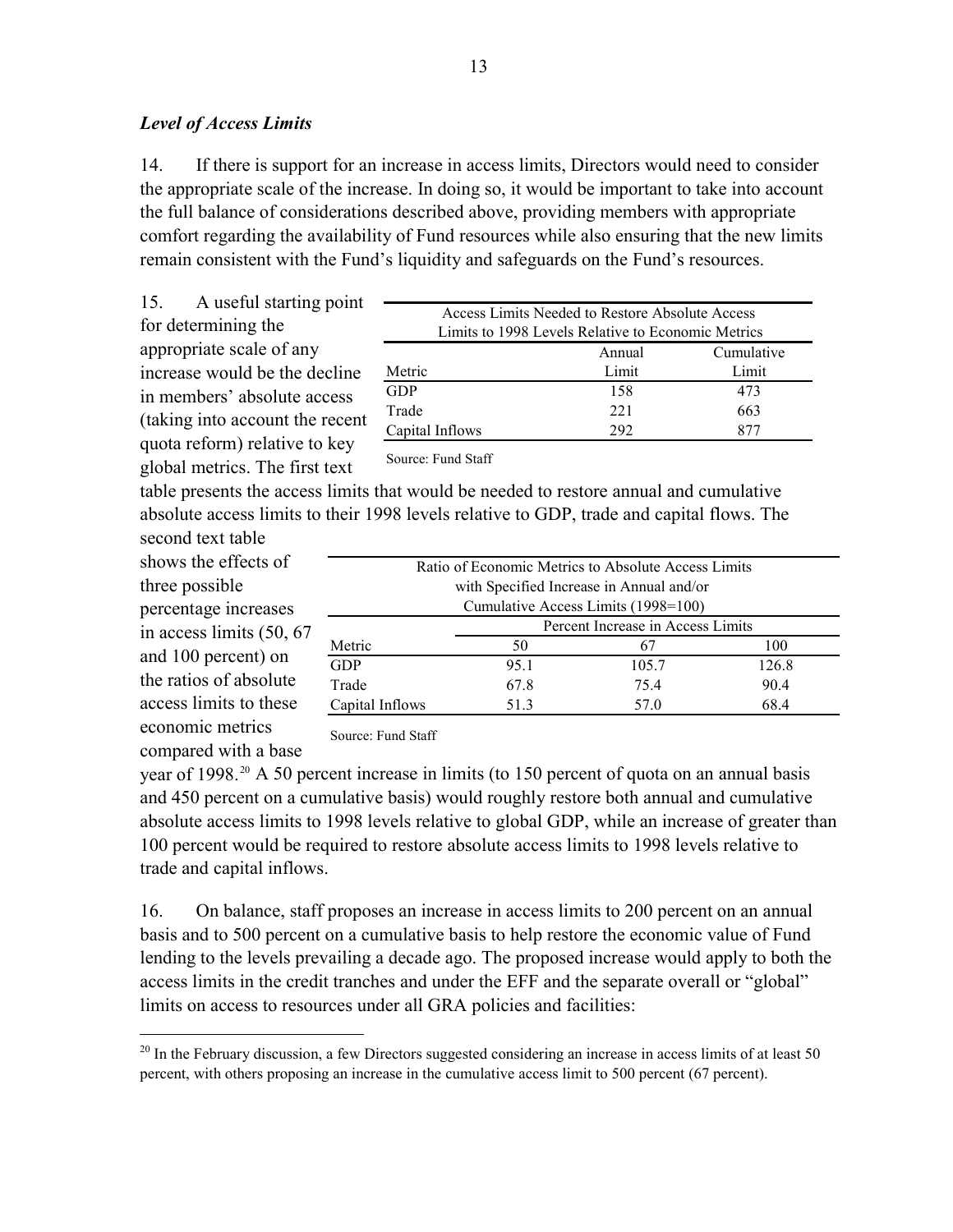- <span id="page-13-0"></span>• A doubling of the annual limits (to 200 percent of quota) would substantially close the gap between absolute access limits and the growth in global trade, and would lead to a moderate increase in these limits as a share of global GDP, relative to a decade ago. This would broadly maintain the ability of Fund support at normal access levels to address current account imbalances, and provide a step toward addressing the increased magnitude of potential financing pressures associated with financial deepening. The increase would be substantially less than the increase in capital flows, however, and so would mitigate risks and preserve the practice that major capital account pressures are not typically addressed by normal levels of access.
- An increase in the cumulative limit by two-thirds (to 500 percent of quota) would broadly restore the value of normal Fund support to 1998 levels in relation to GDP, although it would not fully keep pace with the growth of global trade and capital flows. This would strike a balance between limiting the decline in absolute access limits in relation to global trade (and capital flows), and the need for prudence with respect to safeguarding the Fund's resources and ensuring that Fund liquidity remains adequate.
- The somewhat larger percentage increase of annual relative to cumulative access limits could also be justified based on the effects of global economic and financial integration on members' external vulnerabilities. Increased integration to global financial markets may have increased some members' exposure to external financing shocks, which may call for more front-loaded access to cushion larger needed adjustment (implying a need for relatively higher limits in the first year of financing), while still guarding against excessively fast exhaustion of cumulative access limits.

## **IV. ALTERNATIVE METRICS**

17. In the February discussion, several Directors raised the issue of whether access limits should be based on quota or whether other metrics should be explored. The question of alternative metrics has also been raised in past Board discussions of exceptional access policy. [21](#page-13-1) In these discussions, there has been broad support in the Board for retaining quota as the metric on which to base access limits, while recognizing that supplementary metrics such as GDP and trade could provide additional perspectives on the scale of access in individual cases. All staff reports on requests for exceptional access are now required to report in a table the comparison of these additional metrics. In practice, decisions on access are driven by the access criteria for individual arrangements, especially balance of payments

<span id="page-13-1"></span><sup>21</sup> See, for example, *[IMF Concludes Discussion on Access Policy in the Context of Capital Account Crises; and](http://www.imf.org/external/np/sec/pn/2003/pn0337.htm)  [Review of Access Policies in the Credit Tranches and the Extended Fund Facility](http://www.imf.org/external/np/sec/pn/2003/pn0337.htm)*, March 21, 2003; *[IMF](http://www.imf.org/external/np/sec/pn/2004/pn0454.htm)  [Executive Board Concludes Review of Policy on Exceptional Access to Fund Resources](http://www.imf.org/external/np/sec/pn/2004/pn0454.htm)*, May 13, 2004; and *[IMF Executive Board Concludes Review of Access Policy in the Credit Tranches, the Extended Fund Facility](http://www.imf.org/external/np/sec/pn/2005/pn0558.htm)  [and under the Poverty Reduction and Growth Facility, and Review of Exceptional Access Policy](http://www.imf.org/external/np/sec/pn/2005/pn0558.htm)*, May 4, 2005.